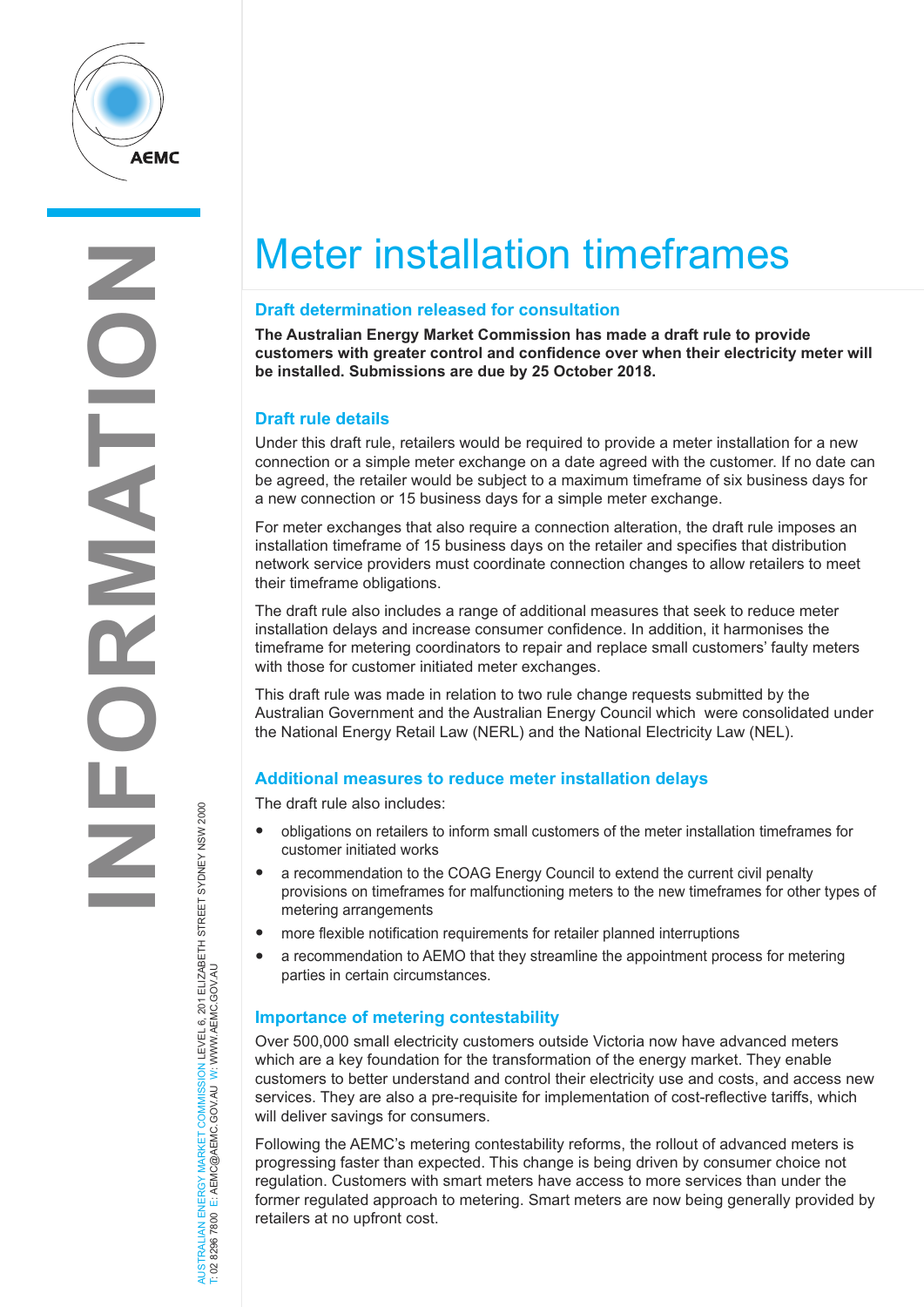## **Case for change**

While instances of delays should be considered in the context of large numbers of completed meter installations, the impacts on affected customers are not acceptable. Delays in the installation of meters can severely affect small customers, either through imposing financial hardship, leaving them without electricity supply or delaying their ability to access new electricity products and services.

The Commission considers changes to the National Electricity Rules and National Electricity Retail Rules are required.

## **Timeframes for customer initiated meter installations**

The Commission considers there are significant benefits to establishing nationally consistent installation timeframes in cases where small customers have requested a new or replacement meter.

The draft requirements differ slightly depending on whether the meter installation is for a new connection, a simple meter exchange or a complex meter exchange. This is because the installation steps are different in each scenario.

#### **Timeframes for new connections**

A new connection is when electricity supply is being connected to a site where none existed before. In practice, new connections are most often new builds recently completed.

Under the draft rule, retailers would be required to provide a metering installation for a new connection on a date agreed with the small customer. If no date is agreed, then retailers must install meters within six business days of being informed that requisite connection services are complete.

#### **Timeframes for simple meter exchanges**

A simple meter exchange is when an existing electricity meter is being replaced with a new meter and a connection alteration is not required. For example, the installation of a small rooftop solar PV system may require a simple meter exchange.

In cases where a simple meter exchange has been requested, the draft rule requires retailers to install the meter on a date agreed with the small customer. If no date is agreed, the retailer must install the meter within 15 business days of having received a formal request from an existing small customer. The Commission considers a timeframe of 15 business days is appropriate given there are more installation steps than for new connections.

To assist retailers in meeting a maximum timeframe of 15 business days, the draft rule provides more flexibility for retailers to notify customers of planned interruptions. Under the draft rule, the retailer may engage with the customer in the first instance to find a suitable time for the meter installation. If retailers are unable to contact customers, they will need to provide a minimum of four business days' notice to the customer.

#### **Timeframes for complex meter exchanges**

A complex meter exchange is when existing electricity meters are being replaced and connection alterations are required. For example, where customers have bought an electric vehicle or a large air conditioner that requires three phase electricity supply.

Under the draft rule, the retailer will be required to provide a metering installation for a more complex meter exchange on a date agreed with the customer and the DNSP. This is because, in the majority of cases, the connection services must be completed at the same time as the meter installation. If no date is agreed, retailers must install the meter within 15 business days of having received a formal request. The draft rule also specifies that the distribution network service provider must coordinate connection alterations in order to allow retailers to meet their timeframe obligations.

#### **Compliance and enforcement**

The draft rule applies a firm requirement on retailers to meet installation timeframes where alternative dates have not been agreed with customers. The Commission considers that the draft rule should improve consumers' confidence in the meter installation process and